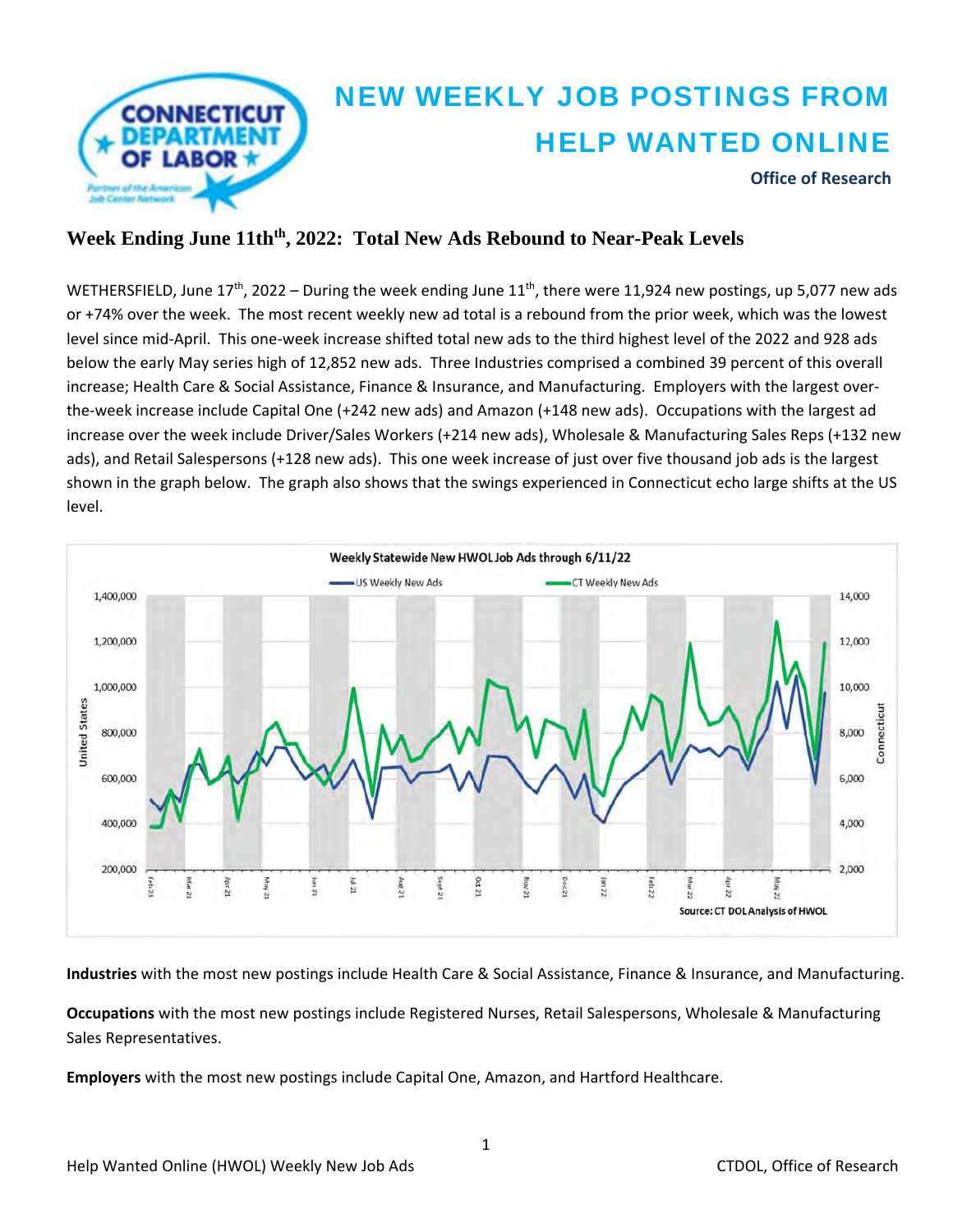### **The three industries with the most new job postings were:**

- **Health Care & Social Assistance** (2,218 new postings, +66% over the week)
- **Finance And Insurance** (1,311 new postings, +90% over the week)
- **Manufacturing** (1,075 new postings, +79%% over the week)

| <b>NAICS</b> | Industry                                         | <b>Ads Week</b><br>1 week<br>Ending:<br>ago: |        | 4 weeks<br>ago: | 1 week change |       | 4 week change |        |
|--------------|--------------------------------------------------|----------------------------------------------|--------|-----------------|---------------|-------|---------------|--------|
|              |                                                  | 6/11/22                                      | 6/4/22 | 5/14/22         | %             | #     | %             | #      |
| 0            | Total                                            | 11,924                                       | 6,847  | 10,170          | 74%           | 5,077 | 17.2%         | 1,754  |
| 11           | Agriculture, Forestry, Fishing and Hunting       | 8                                            | 4      | 5               | 100%          | 4     | 60%           | 3      |
| 21           | Mining, Quarrying, and Oil and Gas Extraction    | 12                                           | 2      | 4               | 500%          | 10    | 200%          | 8      |
| 22           | Utilities                                        | 47                                           | 27     | 32              | 74%           | 20    | 47%           | 15     |
| 23           | Construction                                     | 178                                          | 98     | 135             | 82%           | 80    | 32%           | 43     |
| 31           | Manufacturing                                    | 1,075                                        | 600    | 794             | 79%           | 475   | 35%           | 281    |
| 42           | <b>Wholesale Trade</b>                           | 92                                           | 65     | 72              | 42%           | 27    | 28%           | 20     |
| 44           | <b>Retail Trade</b>                              | 1,040                                        | 648    | 1,096           | 60%           | 392   | $-5%$         | $-56$  |
| 48           | <b>Transportation and Warehousing</b>            | 301                                          | 228    | 621             | 32%           | 73    | $-52%$        | $-320$ |
| 51           | Information                                      | 210                                          | 139    | 244             | 51%           | 71    | $-14%$        | $-34$  |
| 52           | Finance and Insurance                            | 1,311                                        | 691    | 1,013           | 90%           | 620   | 29%           | 298    |
| 53           | Real Estate and Rental and Leasing               | 177                                          | 109    | 134             | 62%           | 68    | 32%           | 43     |
| 54           | Professional, Scientific, and Technical Services | 981                                          | 589    | 1,015           | 67%           | 392   | $-3%$         | $-34$  |
| 55           | Management                                       | 20                                           | 7      | 6               | 186%          | 13    | 233%          | 14     |
| 56           | Administrative and Support                       | 293                                          | 144    | 226             | 103%          | 149   | 30%           | 67     |
| 61           | <b>Educational Services</b>                      | 520                                          | 177    | 343             | 194%          | 343   | 52%           | 177    |
| 62           | <b>Health Care and Social Assistance</b>         | 2,218                                        | 1,336  | 1,938           | 66%           | 882   | 14%           | 280    |
| 71           | Arts, Entertainment, and Recreation              | 106                                          | 36     | 53              | 194%          | 70    | 100%          | 53     |
| 72           | <b>Accommodation and Food Services</b>           | 608                                          | 383    | 443             | 59%           | 225   | 37%           | 165    |
| 81           | Other Services (except Public Administration)    | 187                                          | 113    | 124             | 65%           | 74    | 51%           | 63     |
| 92           | <b>Public Administration</b>                     | 160                                          | 69     | 181             | 132%          | 91    | $-12%$        | $-21$  |
| 99           | Unspecified                                      | 2,380                                        | 1,382  | 1,691           | 72%           | 998   | 41%           | 689    |

**Source: CT DOL Analysis of HWOL**

During the week ending June 11<sup>th</sup>, the total ad increase of 5,077 or +74% is the net result of over the week increases in every industry and follows a total drop of 2,992 during the week ending June 4<sup>th</sup>. Every industry had over the week new ad increases of 32% or more. Some of the largest percent increases among industries with large total counts include Educational Services (+194% or +343 new ads), Finance & Insurance (+90% or +620 new ads), and Manufacturing (+79% or +475 new ads). Over four weeks, 16 of 21 industries increased and 5 decreased. The largest four week increases occurred in Finance & Insurance (+298 new ads), Manufacturing (+281 new ads), and Health Care & Social Assistance (+280 new ads). The five declining industries fell by a combined 465 new ads over four weeks, most of that drop occurred in Transportation & Warehousing (‐320 new ads).

For more information on total job ads by industry for Connecticut and its labor market areas, see the monthly report available here: https://www1.ctdol.state.ct.us/lmi/hwol.asp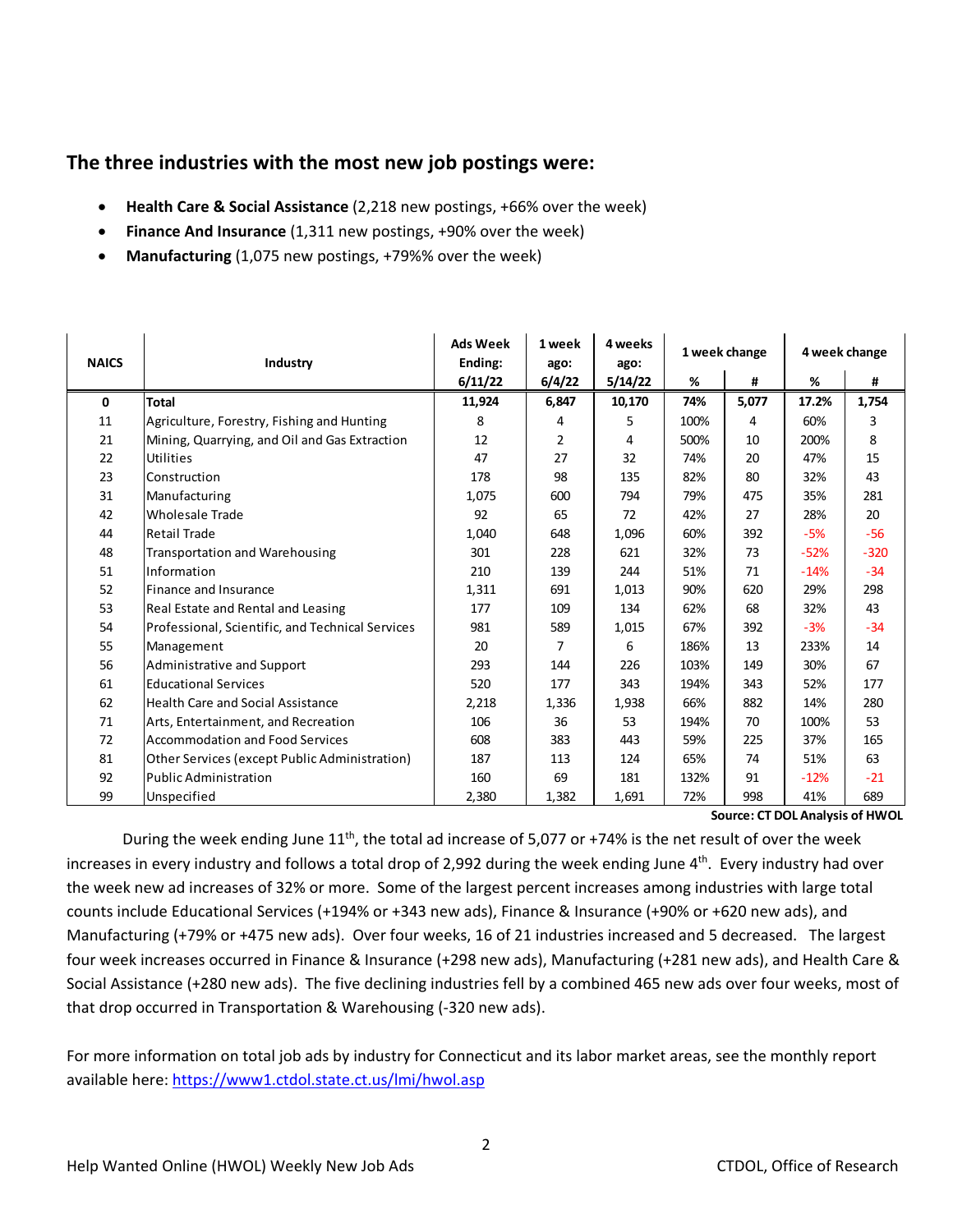# **New Job Postings by Occupation**

### **HWOL Statewide Weekly Occupational New Job Ads ‐ Top 25 Occupations**

| Occupation                                                  | <b>Ads Week</b><br>Ending: | 1 week<br>ago: | 4 weeks<br>ago: | 1 week change |       | 4 week change |              |
|-------------------------------------------------------------|----------------------------|----------------|-----------------|---------------|-------|---------------|--------------|
|                                                             | 6/11/22                    | 6/4/22         | 5/14/22         | %             | #     | %             | #            |
| <b>Registered Nurses</b>                                    | 484                        | 394            | 483             | 23%           | 90    | 0%            | $\mathbf{1}$ |
| <b>Retail Salespersons</b>                                  | 295                        | 167            | 234             | 77%           | 128   | 26%           | 61           |
| Sales Representatives, Wholesale and Manufacturing          | 286                        | 154            | 171             | 86%           | 132   | 67%           | 115          |
| First-Line Supervisors of Retail Sales Workers              | 236                        | 139            | 228             | 70%           | 97    | 4%            | 8            |
| Driver/Sales Workers                                        | 236                        | 22             | 28              | 973%          | 214   | 743%          | 208          |
| <b>Customer Service Representatives</b>                     | 185                        | 92             | 163             | 101%          | 93    | 13%           | 22           |
| Heavy and Tractor-Trailer Truck Drivers                     | 159                        | 103            | 537             | 54%           | 56    | $-70%$        | $-378$       |
| <b>General and Operations Managers</b>                      | 154                        | 100            | 88              | 54%           | 54    | 75%           | 66           |
| Medical and Health Services Managers                        | 152                        | 99             | 139             | 54%           | 53    | 9%            | 13           |
| Licensed Practical and Licensed Vocational Nurses           | 140                        | 60             | 112             | 133%          | 80    | 25%           | 28           |
| <b>Management Analysts</b>                                  | 132                        | 76             | 99              | 74%           | 56    | 33%           | 33           |
| <b>Sales Managers</b>                                       | 124                        | 74             | 123             | 68%           | 50    | 1%            | $\mathbf{1}$ |
| Secretaries and Administrative Assistants                   | 123                        | 62             | 115             | 98%           | 61    | 7%            | 8            |
| Laborers and Freight, Stock, and Material Movers            | 123                        | 152            | 113             | $-19%$        | $-29$ | 9%            | 10           |
| <b>Security Guards</b>                                      | 113                        | 55             | 96              | 105%          | 58    | 18%           | 17           |
| <b>Marketing Managers</b>                                   | 108                        | 92             | 128             | 17%           | 16    | $-16%$        | $-20$        |
| Maintenance and Repair Workers, General                     | 108                        | 49             | 64              | 120%          | 59    | 69%           | 44           |
| Statisticians                                               | 84                         | 25             | 7               | 236%          | 59    | 1,100%        | 77           |
| <b>Nurse Practitioners</b>                                  | 82                         | 49             | 60              | 67%           | 33    | 37%           | 22           |
| Janitors and Cleaners                                       | 80                         | 58             | 50              | 38%           | 22    | 60%           | 30           |
| <b>Food Service Managers</b>                                | 79                         | 42             | 56              | 88%           | 37    | 41%           | 23           |
| First-Line Supervisors of Office and Administrative Support | 77                         | 47             | 42              | 64%           | 30    | 83%           | 35           |
| Light Truck Drivers                                         | 76                         | 11             | 52              | 591%          | 65    | 46%           | 24           |
| Cooks, Restaurant                                           | 75                         | 42             | 45              | 79%           | 33    | 67%           | 30           |
| Childcare Workers                                           | 74                         | 56             | 50              | 32%           | 18    | 48%           | 24           |

**Source: CT DOL Analysis of HWOL**

#### **The occupations with the most new postings were:**

- Registered Nurses (484 new postings, +23% over the week)
- Retail Salespersons (295 new postings, +77% over the week)
- Wholesale & Manufacturing Sales Representatives (286 new ads, +86% over the week)